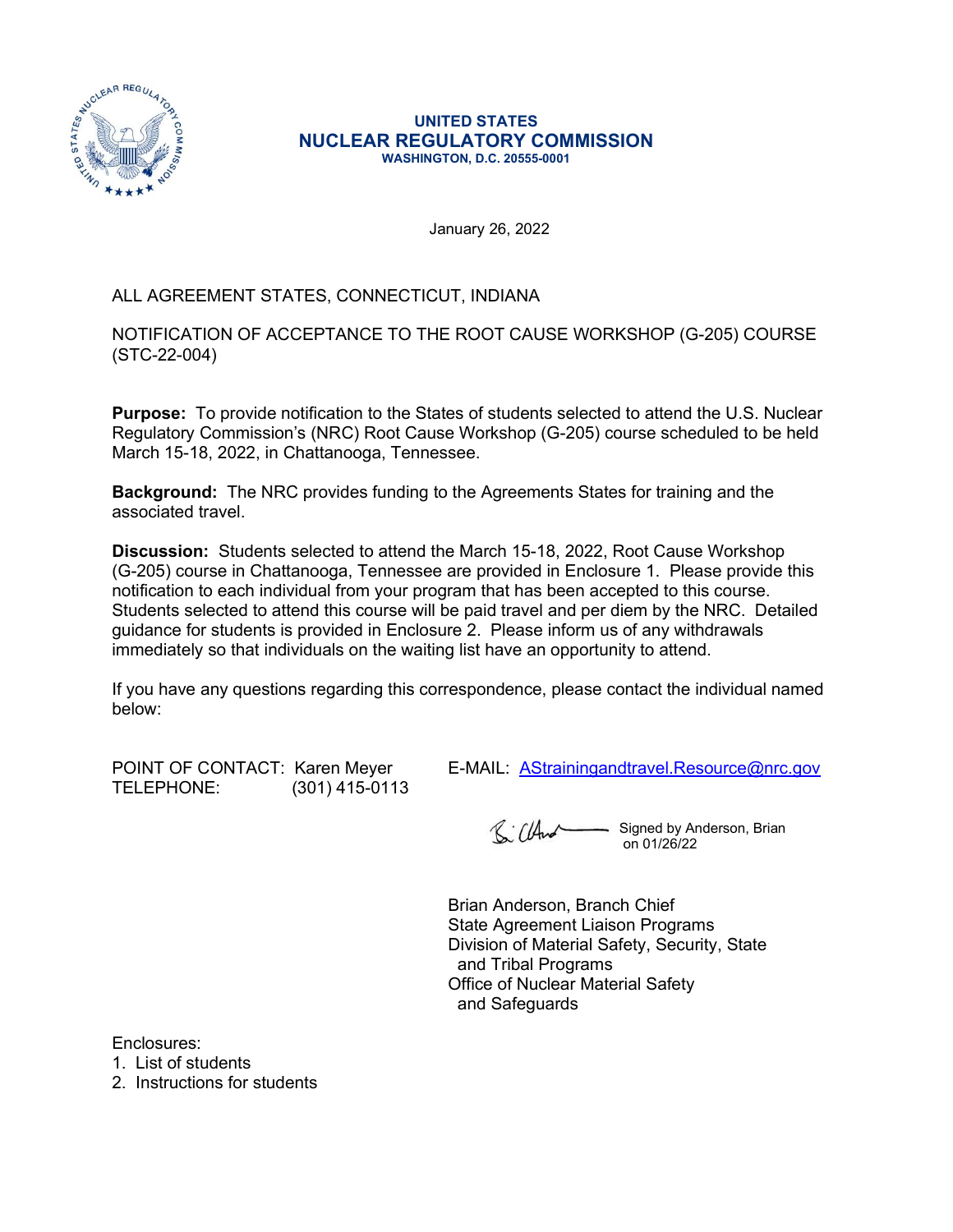# ROOT CAUSE WORKSHOP (G-205)

|                     | <b>ROOT CAUSE WORKSHOP (G-205)</b>                           |
|---------------------|--------------------------------------------------------------|
|                     | March 15-18, 2022<br>Chattanooga, TN                         |
|                     |                                                              |
| <b>STATE</b>        | <b>PARTICIPANT</b>                                           |
| <b>ALABAMA</b>      | <b>Emily Hasson</b><br><b>Kasey McGinty</b><br>Sean Williams |
| <b>FLORIDA</b>      | Jorge Laguna<br><b>Thomas Adams</b>                          |
| <b>NEVADA</b>       | Ron Woodburn                                                 |
| <b>PENNSYLVANIA</b> | Kevin Himmelwright                                           |
| <b>RHODE ISLAND</b> | <b>Maria Barnes</b>                                          |
|                     |                                                              |
| <b>UTAH</b>         | Larry Kellum                                                 |
|                     |                                                              |
|                     |                                                              |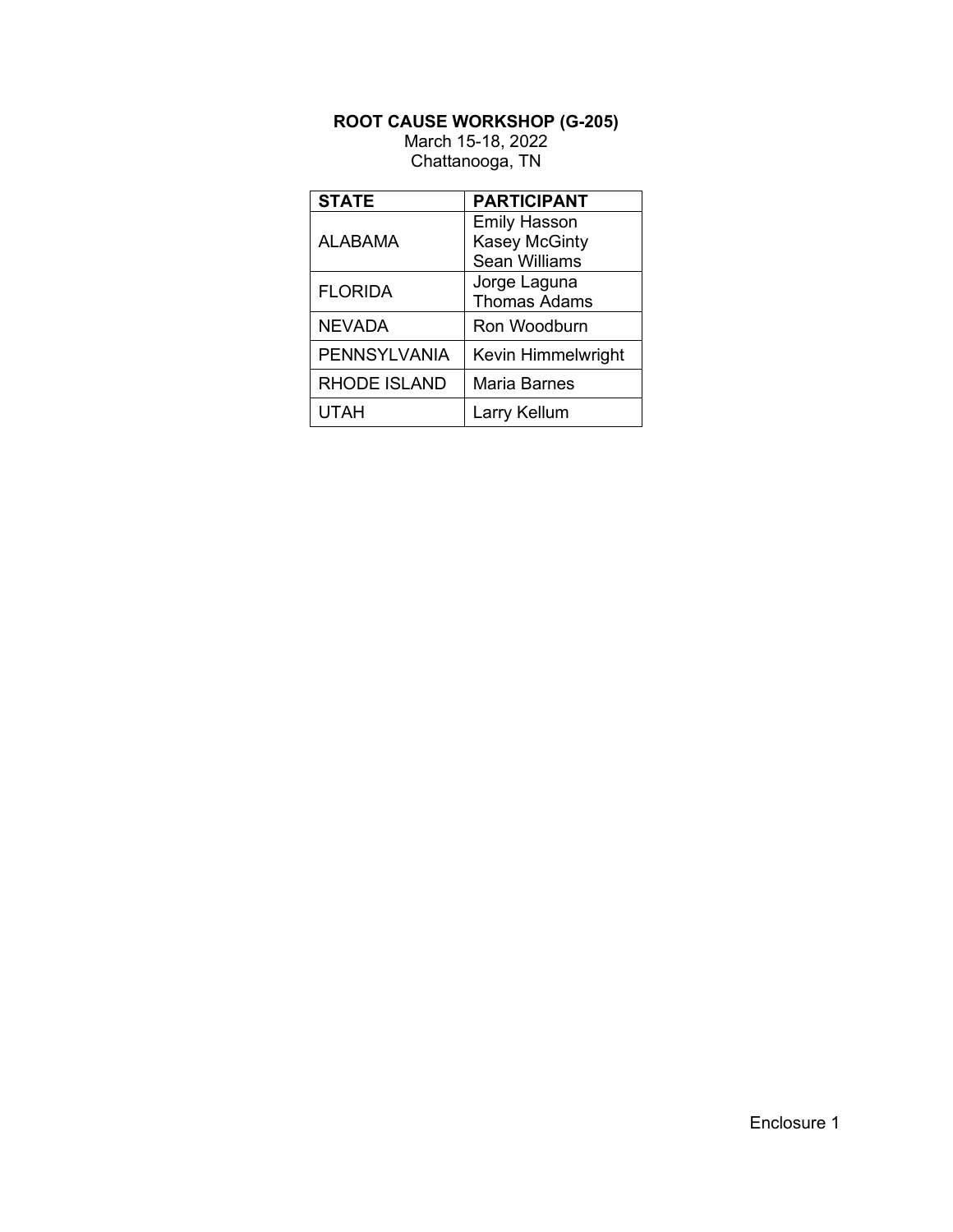## INSTRUCTIONS TO STUDENTS

ACCEPTANCE: Individuals listed in Enclosure 1 have been accepted for participation in the Root Cause Workshop (G-205) course. This course is scheduled to be presented March 15-18, 2022, at the U.S. Nuclear Regulatory Commission (NRC) Technical Training Center (TTC). The TTC is located at 5746 Marlin Road, Suite 200, Osborne Office Center (near Eastgate Shopping Center) Chattanooga, Tennessee 37411-5677. The facility's telephone number is (423) 855- 6500.

COURSE: Please see our Web site, https://scp.nrc.gov/training.html for the Tentative Course Schedule and note that this course has two components, a live webinar and classroom.

A functionality webinar will be conducted on Monday, March 7th, from 1:00 – 2:00 p.m. EDT. Attendance at this webinar is mandatory.

A pre-course webinar will be conducted on Wednesday, March 9th, from 1:00 – 5:00 p.m. EDT. You will receive an invite to the webinar session. You will need to register for the session. Attendance at this webinar is mandatory.

You will also be enrolled in the NRC's Collaborative Learning Environment (CLE). You will receive a separate login and password once you have been enrolled. All course reference material and assignments will be provided in the CLE.

You must attend and participate in all course components in its entirety to receive credit for the course.

LODGING AND TRAVEL: Please plan to arrive on Monday, March 15th, and depart on Friday, March 18th. If there are no flights available that would allow you to arrive home before midnight on Friday, March 18th, you may elect to depart on Saturday, March 19th. In this event, NRC will provide reimbursement for hotel on Friday night and per diem on Saturday, March 19th. Students must make their own lodging and travel arrangements. If traveling by air, please contact El Sol Travel at 844-244-6694 for airline reservations and indicate that the travel is "Invitational" for the NRC. Please select a fully refundable government fare if one is available and make sure that El Sol Travel correctly direct bills your flight to the NRC credit card. If the A pre-course webinar will be conducted on Wednesday, March 9th, from 1:00 – 5:00 p.m. EDT.<br>You will receive an invite to the webinar session. You will need to register for the session.<br>**Attendance at this webinar is mandat** (301) 415-0113 at least 2 weeks prior to the course.

Please complete the Travel Application Form which will be provided to you and submit to AStrainingandtravel.Resource@nrc.gov, at your earliest opportunity, but no later than, Monday, February 28th. Individuals should request the Federal government rate at the hotels. The per diem for Chattanooga, TN is \$109 for hotel and \$64 for meals and incidentals. The first and last day of travel is calculated at 75 percent. Students are responsible for their own transportation between the hotel and the training center. If you are authorized to drive, the Federal mileage reimbursement is .585 cents per mile. Rental cars are not authorized for reimbursement.

In addition, you will need complete the attached voucher for reimbursement upon return from travel by April 1st. Review the itemized list for accuracy, including hotel, hotel tax and any additional authorized expenses. Then print, sign, scan, and e-mail back to me as one document with your hotel, flight receipt, and any other receipts over \$75.

Specific questions about the course can be sent directly to the NRC's Course Manager, Eric Riggs (eric.riggs@nrc.gov).